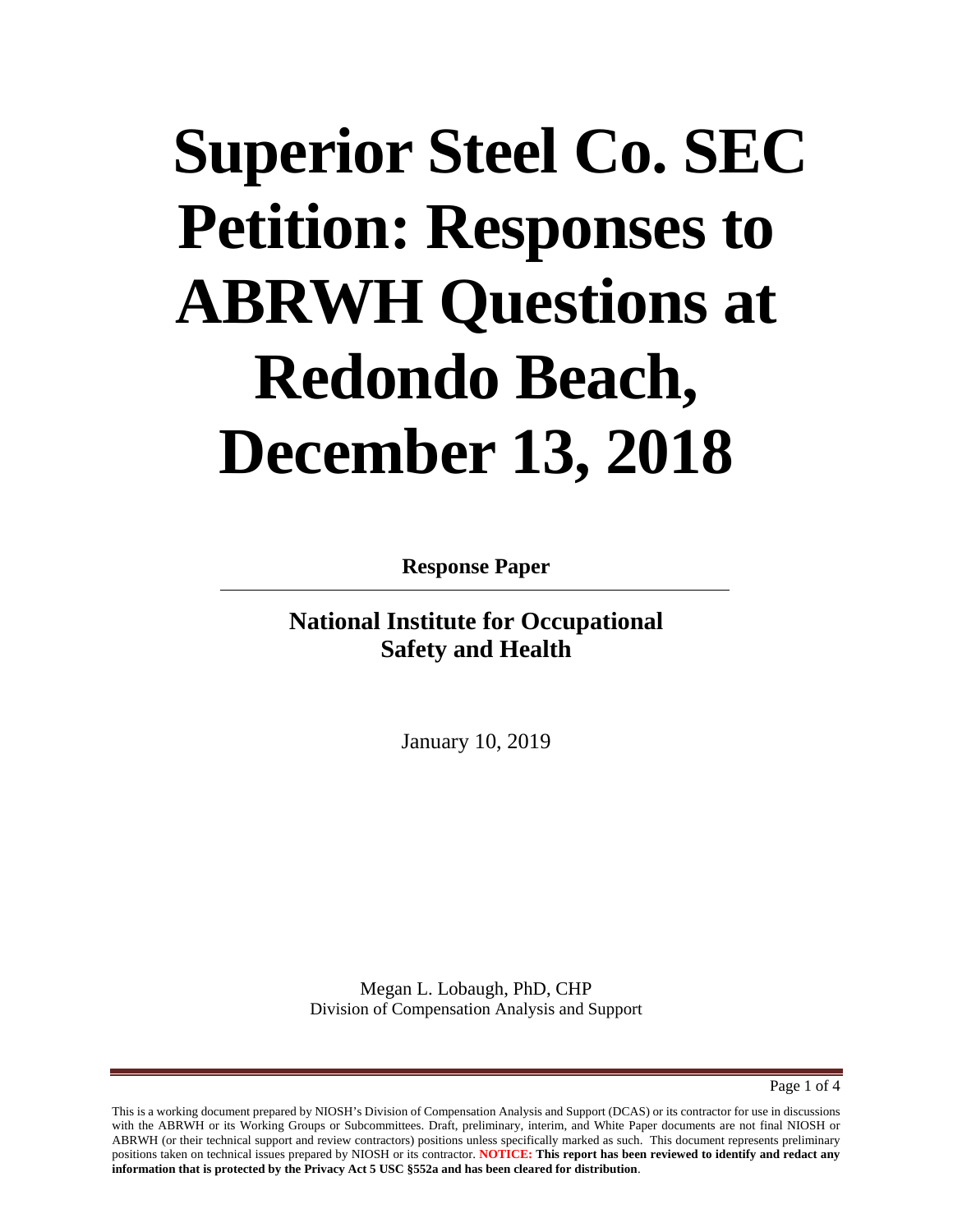This is follow-up to the Superior Steel Co. SEC-00247 Evaluation Report presentation made on December 13, 2018, at the meeting of the Advisory Board on Radiation and Worker Health. There were questions asked by the Board that NIOSH could not provide immediate answers to during the meeting and that may not be specifically addressed in the Evaluation Report, but that could be answered with little research.

## **QUESTION REGARDING THE NUMBER OF DOSE RECONSTRUCTION CLAIMS THAT HAD BEEN COMPENSATED**

As a reminder, NIOSH doesn't have the authority to calculate the probability of causation (POC) or to determine the final compensation decisions for EEOICPA claims; this authority resides with the Department of Labor (DOL). However, the dose reconstruction results, which NIOSH completes, are used by DOL for these purposes.

For Superior Steel Co., there have been a total of 35 claims referred to NIOSH for Dose Reconstruction. All 35 dose reconstruction claims been completed by NIOSH and final decisions adjudicated by DOL. 19 of these claims have POCs greater than 50% and the remaining 16 claims have POCs less than 50% [\(Table 1\)](#page-1-0).

<span id="page-1-0"></span>*Table 1. Probability of Causation Statistics for Superior Steel Co. Dose Reconstruction Claims.*

| $POC > 50\%$ | 19 |
|--------------|----|
| $POC < 50\%$ | 16 |
| TOTAL        | 35 |

## **QUESTION REGARDING THE NUMBER OF SURVIVOR VS EE CLAIMS**

Of the 35 dose reconstruction claims for Superior Steel Co., 5 of the claims were initially submitted by Energy Employees (EE). The remaining 30 claims were submitted by survivors.

#### **QUESTION REGARDING CONTROLS USAGE AT SUPERIOR STEEL CO. DURING THE EVALUATION PERIOD**

All claim CATIs were reviewed for additional information regarding the protective measures discussed during the ER presentation discussion: respiratory protection, local ventilation, and coveralls.

Of the 5 EE-submitted claims, only 4 EEs survived to complete the Computer Assisted Telephone Interview (CATI). This resulted in 31 claims with CATIs completed by a total of 56 survivors and 4 claims with CATIs completed by 4 EEs.

EE CATIs ask more specific questions regarding the work performed, the potential radionuclides present, potential exposure time, the precautions taken (e.g., PPE, controls), individual and workplace monitoring, occupational medical x-rays, as well as involvement in radiological accidents. The survivor CATIs ask fewer questions in the more broad areas regarding work,

Page 2 of 4

This is a working document prepared by NIOSH's Division of Compensation Analysis and Support (DCAS) or its contractor for use in discussions with the ABRWH or its Working Groups or Subcommittees. Draft, preliminary, interim, and White Paper documents are not final NIOSH or ABRWH (or their technical support and review contractors) positions unless specifically marked as such. This document represents preliminary positions taken on technical issues prepared by NIOSH or its contractor. **NOTICE: This report has been reviewed to identify and redact any information that is protected by the Privacy Act 5 USC §552a and has been cleared for distribution**.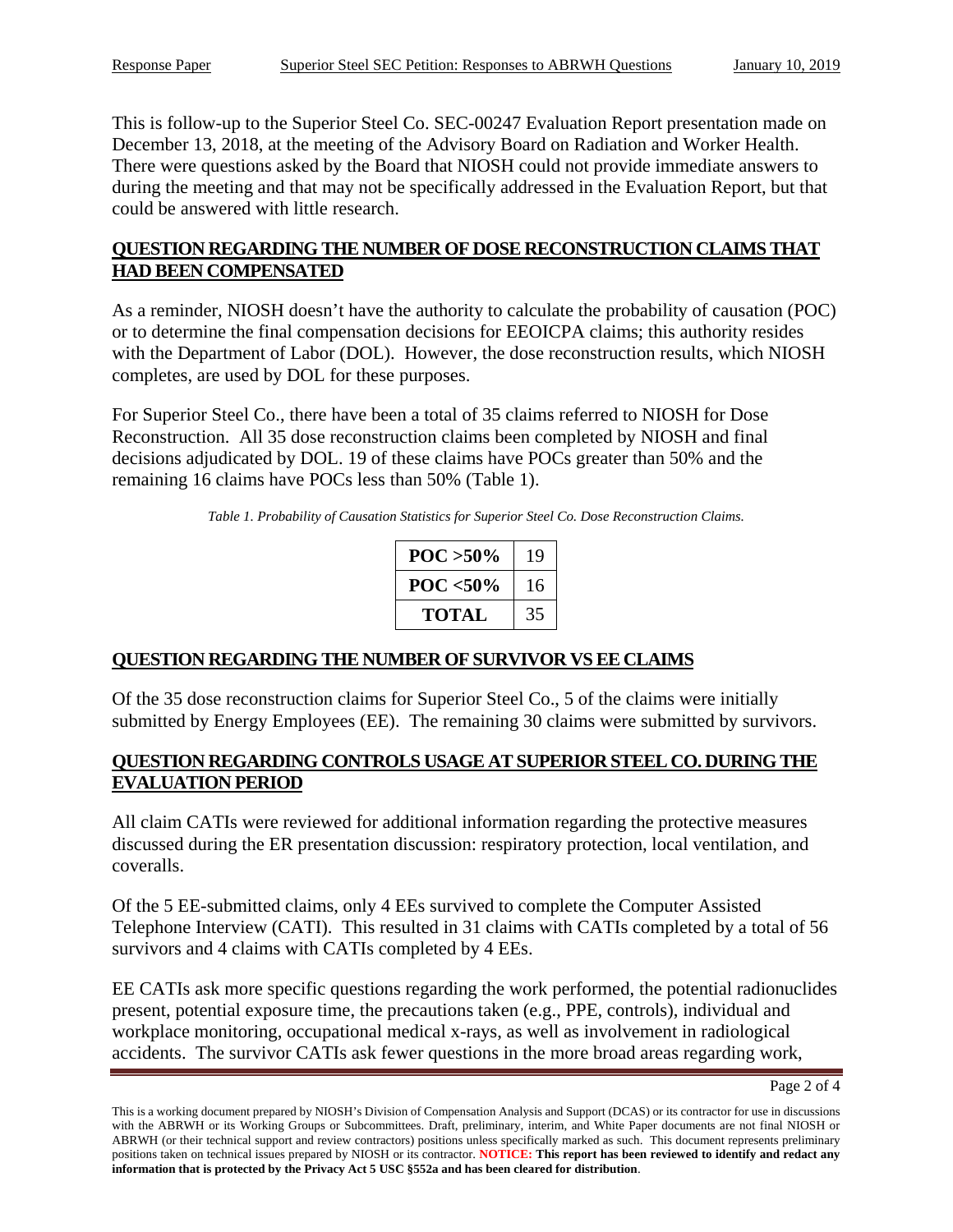individual and workplace monitoring, occupational medical x-rays, and EE involvement in radiological accidents.

Summary of the CATI information:

- 1. Respirator
	- a. 4 EE-completed CATIs
		- i. 1 sometimes used respirators, specifically a 'breathing mask'
		- ii. 3 never used respirators
	- b. 56 Survivor-completed CATIs
		- i. No specific question regarding respirator use in survivor CATI, but survivors could discuss during the course of the interview and notes would be made within the documentation.
		- ii. 1 survivor mentioned respirator use by EE.
- 2. Local Ventilation
	- a. 4 EE-completed CATIs
		- i. 4 never used local ventilation
	- b. 56 Survivor-completed CATIs
		- i. No specific question regarding local ventilation use in survivor CATI, but survivors could discuss during the course of the interview and notes would be made within the documentation.
		- ii. No mention of local ventilation use.
	- c. Reminder: while the CATI information doesn't provide indication of local ventilation use, there are ventilation recommendations from the AEC Health and Safety Laboratory and indication that ventilation was installed at some point during the AWE operations period.
- 3. Coveralls
	- a. 4 EE-completed CATIs
		- i. No specific question regarding use of coveralls or company-supplied and laundered outer garments in the EE CATI. Nothing specific mentioned by EEs.
		- ii. There is a question about Anti-Cs (anti-contamination clothing) use; and all 4 EEs answered they were never used.
	- b. 56 Survivor-completed CATIs
		- i. No specific question regarding use of coveralls in survivor CATI, but survivors could discuss during the course of the interview and notes would be made within the documentation.
		- ii. 1 survivor mentioned EE use of special clothes that had to be laundered at the plant
		- iii. 5 survivors mentioned EE wore dirty clothes home from the plant

This is a working document prepared by NIOSH's Division of Compensation Analysis and Support (DCAS) or its contractor for use in discussions with the ABRWH or its Working Groups or Subcommittees. Draft, preliminary, interim, and White Paper documents are not final NIOSH or ABRWH (or their technical support and review contractors) positions unless specifically marked as such. This document represents preliminary positions taken on technical issues prepared by NIOSH or its contractor. **NOTICE: This report has been reviewed to identify and redact any information that is protected by the Privacy Act 5 USC §552a and has been cleared for distribution**.